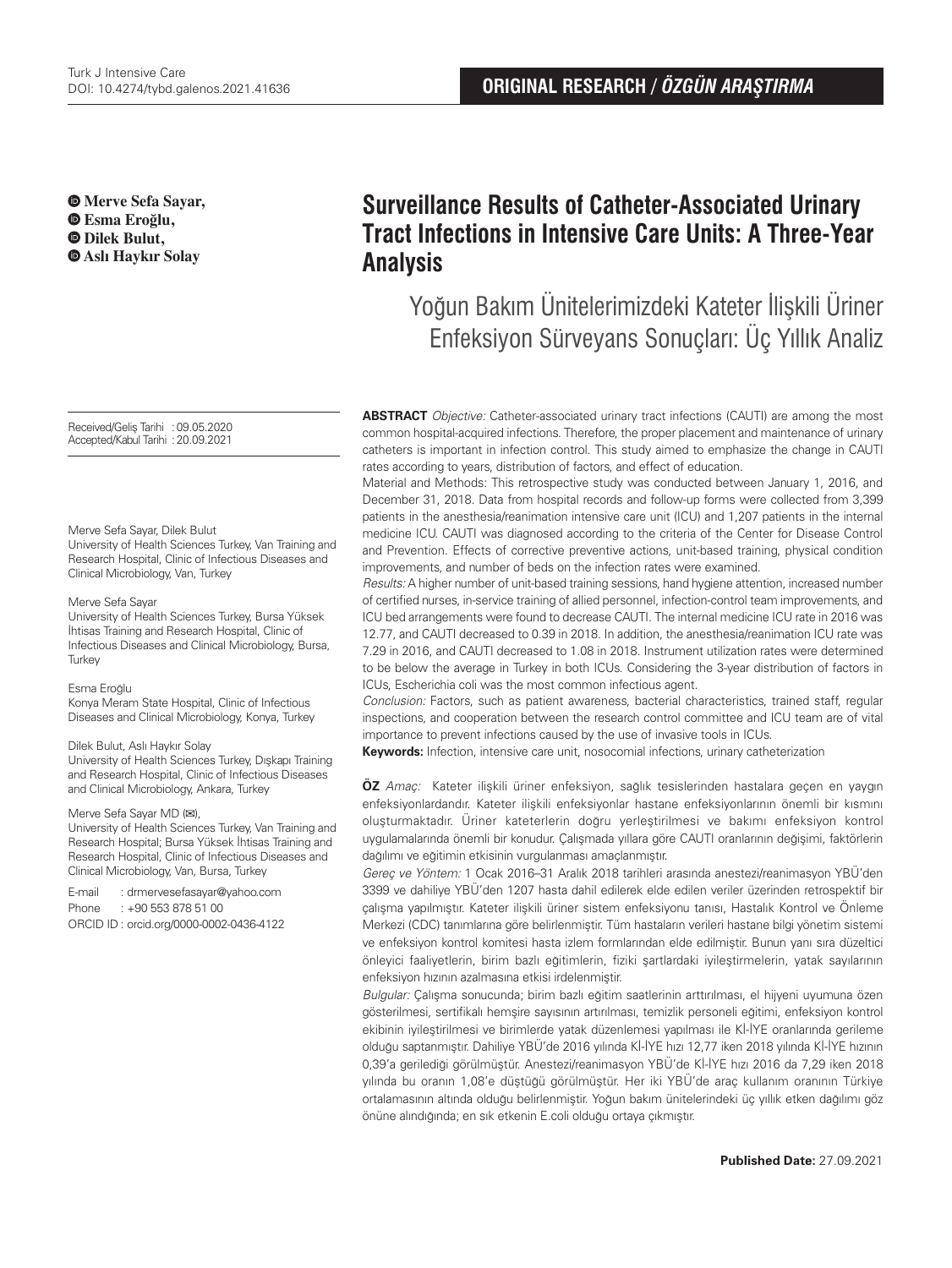Sonuç: Yoğun bakım ünitelerinde invaziv araç kullanımına bağlı gelişen enfeksiyonların önlenmesinde, hasta ve bakteri özelliklerin bilinmesinin yanı sıra; personel eğitimleri, denetimler ve enfeksiyon kontrol komitesinin yoğun bakım ekibi ile iş birliği içinde olması önem arz etmektedir. **Anahtar Kelimeler:** Enfeksiyon, yoğun bakım ünitesi, nozokomiyal enfeksiyon, üriner kateter

## **Introduction**

Hospital-originated infections are among the significant causes of morbidity and mortality in developing countries, and 5-10% of the patients admitted to acute care hospitals are known to have one or more healthcare-related infections (1). Hospital-originated urinary tract infections are the most common healthcare infections accounting for more than 30% of the infections reported by acute care facilities (2). It is estimated that 15-25% of hospitalized patients have at least one urethral catheter inserted during their hospitalization, and there has been an increase in the frequency of use of urethral catheters in recent years (3). Hospital-acquired urinary infections are associated with urinary catheters, which are frequently used in intensive care units (ICUs) to drain urine, monitor the amount of urine, and facilitate patient care (4). CAUTIs, which are an important problem in intensive care units, can be reduced with infection control measures and trainings. In this study, it was aimed to evaluate the three-year rates of CAUTI, rates of using urinary catheter and the distribution of causative agents of CAUTI in two different ICUs, the departments of internal medicine and anesthesia/ reanimation in our hospital.

## **Material and Method**

Our study was designed and performed with active surveillance data collected by the infection control committee based on the patients' reports and laboratory findings. The study was performed with those followed-up in both ICUs in the anesthesia/reanimation and the internal medicine departments of a tertiary hospital with 1500 beds for more than 48 hours over three years between 1st January 2016 and 31st December 2018. The records of a total of 3399 patients from the anesthesia/reanimation ICU including 25 beds, three of which were allocated for isolation, and of 1207 patients from the internal medicine ICU with eight beds were kept on a daily basis (Table 1). In our hospital, while the internal medicine ICU serves as the secondary care unit, the anesthesia/reanimation ICU is utilized as the tertiary care unit, and one nurse has been allocated to give care for an average of three patients in both units. The patients with isolation indications are transferred to the isolation area in the anesthesia/reanimation ICU. During the study period, we strieved to assign sufficient number of different nurses and allied medical staff, even if not at an ideal level, in order to care for the patients in case of an empty bed in the isolation area. Active surveillance data were accumulated by the infectious diseases specialist and the infection control nurse via daily visits to both ICUs under the criteria of the Center for Disease Control and Prevention (CDC) in 2016 (2) and the national healthcare-related infection surveillance standards released in 2017 (5).

In 2016, four infection nurses used to work actively in ICC in our hospital, and the number of infection nurses was incompatible with the number of beds and the bed occupancy rate in our hospital. With the arrangements in 2017 and 2018, the number of nurses in ICC was increased to seven, and infection control nurses were made to be involved in activities in the fields.

When the training programs aimed at reducing the rate of CAUTI in ICUs in our hospital were analyzed, the changes were performed in the training programs given collectively across the hospital, regardless of the units, twice a year by ICC in 2016. In 2017-2018, it was observed that 41-hour training sessions were performed by focusing on unit- and field-based training programs for ICUs (Table 2).

Regular training programs on such entites as hand hygiene, isolation measures, separation of wastes at the source and urinary catheter care were arranged and given to the staff working in the units by the infection control nurse and the physician. The number of unit-based training sessions was increased to 27 hours in 2018. In addition, apart from routine practices in 2018, a certification program was held for the allied health staff in our hospital. Through the certification training programs held in ICUs of our institution in 2017-2018, seven of 14 nurses in ICU of the internal medicine department and 16 of 33 nurses in the anesthesia/reanimation ICU were provided to receive certificates. In addition, the nurses having no certificates on infection control were enrolled into certificate programs.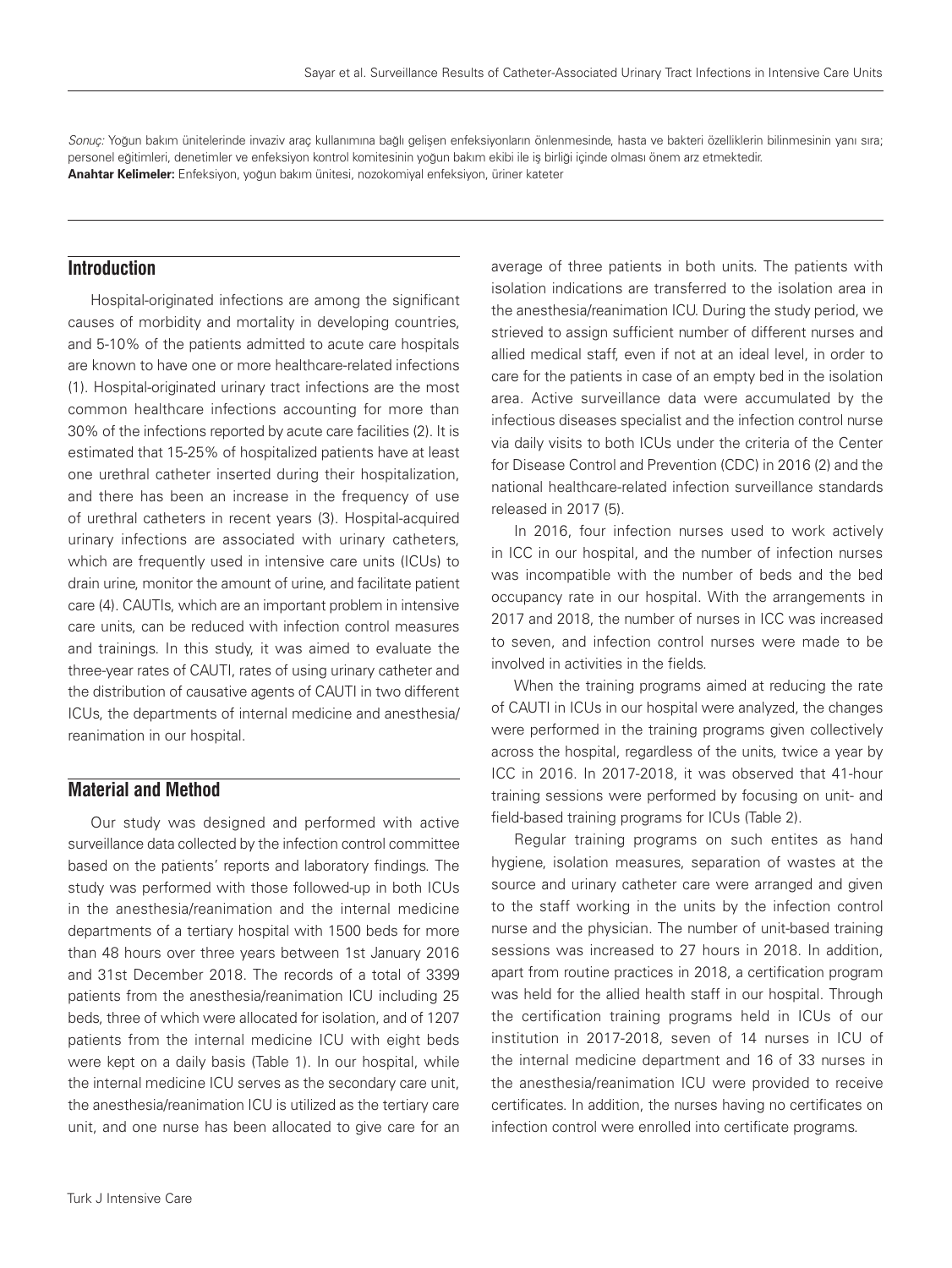The collected data were recorded on the patients' files on a daily basis by the infection control team. The data were classified as quarterly periods by years, and the evaluations were performed both within the years and on an annual basis. CAUTI rates were informed to the responsible physician and the nurses of the relevant ICUs in three-month periods by the infection control committee (ICC). Based on the average infection rates of other same class hospitals in Turkey, regulatory and preventive activities were initiated in clinics with an infection rate above the target values determined in our own intensive care units. The deficiencies identified during daily visits to intensive care units were used to determine the content of regulatory and preventive activities.

The activities carried out in this context are as follows:

• Alterations in the number of beds and in the implementation stages of ICU over the years,

• Improvements in physical conditions

• Measures and training activities to reduce catheteroriginated urinary infections,

Whether the use of urinary catheter was necessary or not was decided by the responsible physician for ICUs.

Requirements for catheters were questioned every day, and when it was felt the use of catheter should be ended, urinary catheters were removed from those to be followed-up without catheter.

In the diagnosis of CAUTI, the following criterion was proposed by CDC as the criteria in 2016: "The CAUTI is a urinary infection that develops in the patient due to the use of a urinary catheter within the last 48 hours." According to the national healthcare-related infections surveillance guide of 2017, the definition used in the diagnosis of CAUTI was as follows: "The condition of urinary infection is the development of an infection in the patient undergoing a foley catheter insertion for longer 48 hours or 24 hours after the foley catheter was withdrawn; or the growth of at most two different microorganisms in the urine culture and at least either with ≥10 5 cfu/mL of bacteria."

The module of standardized instrument use rate (SIUR) was used for calculating the rates. In addition, compliance data of the staff for hand hygiene were obtained through the informed observations during daily visits with the inclusion of all staff in ICU. The following formulae were used in the

| Table 1. Urinary catheter surveillance findings of intensive care units |                      |                              |                       |                          |        |                                  |        |          |                        |                            |                      |                                            |        |                              |        |          |
|-------------------------------------------------------------------------|----------------------|------------------------------|-----------------------|--------------------------|--------|----------------------------------|--------|----------|------------------------|----------------------------|----------------------|--------------------------------------------|--------|------------------------------|--------|----------|
|                                                                         |                      | <b>Internal Medicine ICU</b> |                       |                          |        |                                  |        |          |                        | Anesthesia/Reanimation ICU |                      |                                            |        |                              |        |          |
|                                                                         | of patient<br>Number | ਫ਼ੈ<br>Patient               | ĞP<br>š<br>Instrument | infection<br>ჼ<br>Number | CAUTI* | SIUR**                           | IUR*** | $SIR***$ | patient<br>ჼ<br>Number | ਫ਼ੌ<br>Patient             | ਰੈ<br>Instrument use | infection<br>$\overline{\sigma}$<br>Number | CAUTI* | SIUR**                       | IUR*** | SIR***** |
| 2016                                                                    | 348                  | 2392                         | 2350                  | 30                       | 12,77  | 1,25 $Cl^*$<br>$(0, 98 - 1, 03)$ | 0,98   | 1,87     | 1242                   | 6557                       | 6314                 | 46                                         | 7,29   | 1,01 CI<br>$(0, 98 - 1, 03)$ | 0,96   | 0,37     |
| 2017                                                                    | 364                  | 2467                         | 2394                  | 13                       | 5,43   | 1,24 CI<br>$(1-1, 05)$           | 0,97   | 1,95     | 1146                   | 8258                       | 8111                 | 22                                         | 2,71   | 1,03 CI<br>$(1-1, 05)$       | 0,98   | 0,8      |
| 2018                                                                    | 495                  | 2622                         | 2561                  | 1                        | 0,39   | 1,26 CI<br>$(1,01-1,06)$         | 0,98   | 0,06     | 1011                   | 8386                       | 8338                 | 9                                          | 1,08   | 1,04 CI<br>$(1,01-1,06)$     | 0,99   | 0,79     |

\*(CAUTI): Catheter-associated urinary tract infections, \*\*(SIUR): Standardized instrument use rate, \*\*\*(IUR): Instrument use rate

\*\*\*\* (SIR): Standart infection ratio, \*Confidence interval, \*Rate of invasive instrument-related HI (ITRHI): (Number of ITRHI/number of days for invasive instrument) x 1000

| Table 2. Hand hygiene compliance rates of intensive care units and content of regulatory and preventive activities (CRPA) |                              |                       |                |                                 |                       |                |  |  |  |  |
|---------------------------------------------------------------------------------------------------------------------------|------------------------------|-----------------------|----------------|---------------------------------|-----------------------|----------------|--|--|--|--|
|                                                                                                                           | <b>Internal Medicine ICU</b> |                       |                | Anesthesia/Reanimation ICU      |                       |                |  |  |  |  |
| Hand hygiene<br>compliance rate                                                                                           |                              | <b>Education hour</b> | Number of CRPA | Hand hygiene<br>compliance rate | <b>Education hour</b> | Number of CRPA |  |  |  |  |
| 2016                                                                                                                      | 84.47                        | 2 hours               |                | 75.56                           | 2 hours               | 10             |  |  |  |  |
| 2017                                                                                                                      | 87.43                        | 6 hours               |                | 81,1                            | 8 hours               | b              |  |  |  |  |
| 2018                                                                                                                      | 89.41                        | 5 hours               |                | 86,4                            | 22 hours              | 16             |  |  |  |  |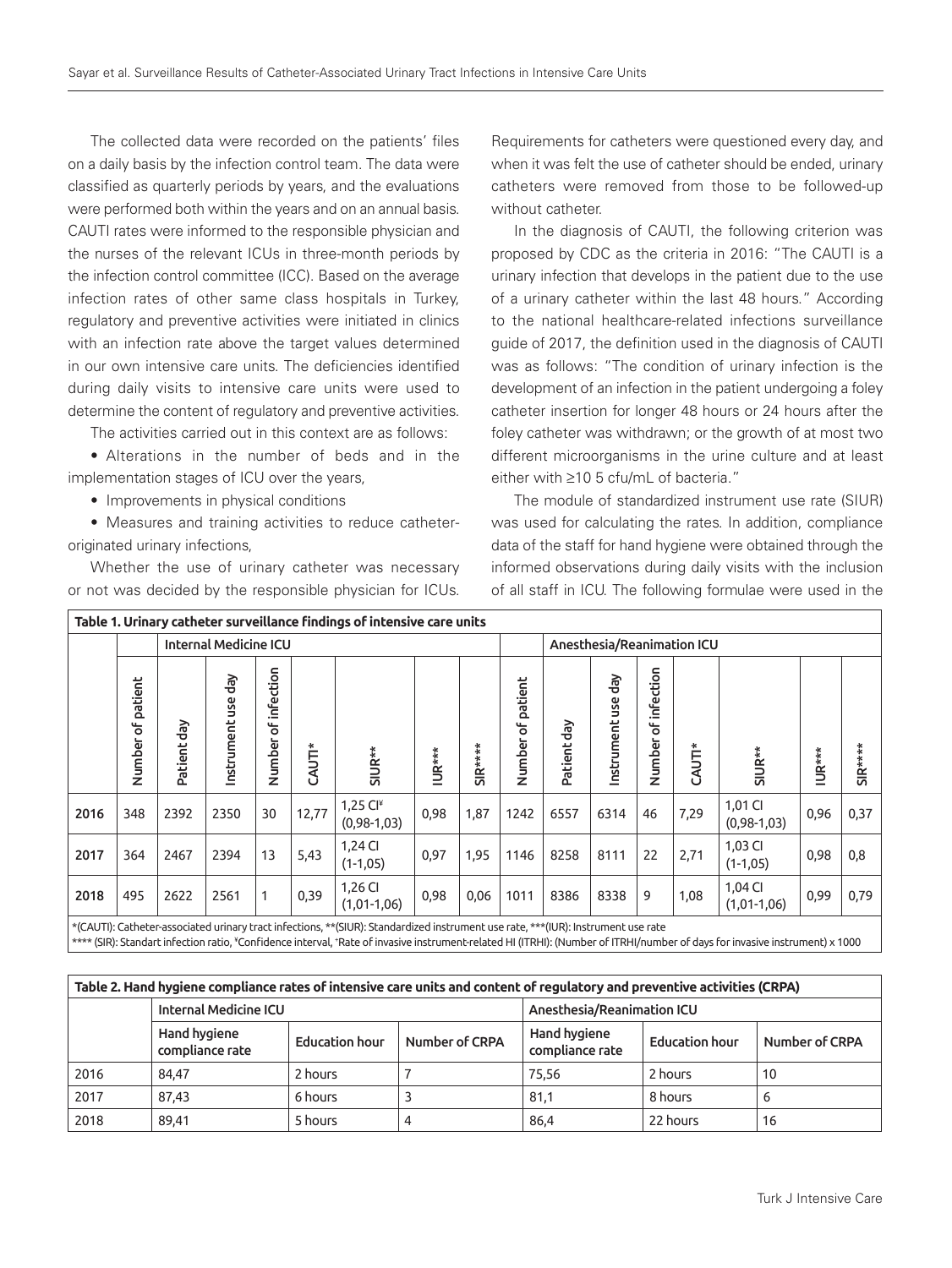calculations of compliance rate with hand hygiene and CAUTI.

**• (Number of appropriate hand hygiene observations/ number of total hand hygiene observations) x 100**

**• Rate of hospital infections (HI): (Number of hospital infections/number of in-patients) x 100**

**• Rate of invasive instrument-related HI (ITRHI): (Number of ITRHI/number of days for invasive instrument) x 1000**

**• Rate of interventional instrument use rate (IUR): Number of days for use of invasive instrument/number of hospital stay days**

**• Standard infection ratio (SIR): Number of infections observed/number of expected infections**

The standard Infection rate (SIR) is calculated using the observed infection rate and the predicted infection rate, and this calculation is based on a value of 1.00. If SIR=1, the observed and predicted infection numbers are the same. If SIR >1.00, it means more infection than expected, and if SIR <1.00, it means less infection detected than expected.

The study approval was obtained from the ethics committee of Van Training and Research Hospital, University of Health Sciences on 16th May 2019.

## **Results**

A total of 4606 patients were followed-up in the internal medicine and anesthesia/reanimation ICUs in 2016, 2017 and 2018. The number of the patients' hospital stay days and the infection rates by years are presented in Table 1. Given the number of the patients and the days of using invasive instruments in ICUs where we investigated, standardized instrument use rate (SIUR) and invasive instrument use rate (IUR) were found to be low. In 2016,

however, CAUTI rates were determined as 90 percentile in the internal medicine and anesthesia/reanimation ICUs. As a result of the training programs held by ICC, the rates of CAUTI in 2018 were seen below the average of Turkey (Table 1).

A marked decrease was observed in CAUTI rates as a result of three-year efforts in both ICUs. It was determined that the compliance of unit-based hand hygiene had a pace at the same rate on average by years. With the help of hand hygiene training programs given to the staff, the reduction of hand hygiene compliance rates was prevented.

As a result of the three-year study, a significant decrease was observed in CIUSI rates in both ICUs. In both units, it was determined that compliance with hand hygiene increased at the same rate over the years. It was observed that the hand hygiene training programs given to the personnel individually and collectively during the process affected the hand hygiene compliance rates positively. For example, in 2016, the rate of compliance with hand hygiene in the anesthesia reanimation unit increased significantly in 2017 and 2018 in parallel with the increase in training hours (Table 2).

By expanding the area per patient in ICUs over the years, novel arrangements have been achieved in the areas allocated per patient. It was also detected that the arrangements, training programs and inspections helped CAUTI rates be decreased in ICUs. Considering the threeyear distribution of the agents, Escherichia coli was found to be the most common factor, and Klebsiella species was observed as the second most frequent in 2016 and 2018, while Acinetobacter baumannii became prominent in 2017 (Table 3).

| Table 3. Three-year CAUTI of agent distribution in intensive care units |              |                              |             |                            |             |            |  |  |  |
|-------------------------------------------------------------------------|--------------|------------------------------|-------------|----------------------------|-------------|------------|--|--|--|
|                                                                         |              | <b>Internal Medicine ICU</b> |             | Anesthesia/Reanimation ICU |             |            |  |  |  |
|                                                                         | 2016 (n:%)   | 2017 (n:%)                   | 2018 (n:%)  | 2016 (n:%)                 | 2017 (n:%)  | 2018 (n:%) |  |  |  |
| Escherichia coli                                                        | $5($ %15,15) | $6$ (%50)                    | 0           | 10 (%20,8)                 | 5(%23,80)   | 4(%40)     |  |  |  |
| Klebsiella spp.                                                         | 4 (%12,12)   | $\mathbf 0$                  | $\mathbf 0$ | 6(%12,5)                   | 1(%4,76)    | 3(%30)     |  |  |  |
| Acinetobacter baumannii                                                 | $5($ %15,15) | 1(%8,33)                     | $\mathbf 0$ | 6(%12,5)                   | 9(%42,85)   | 2(%20)     |  |  |  |
| Enterococcus spp.                                                       | $5($ %15,15) | 2(%16,66)                    | 1(%100)     | 5(%10,41)                  | 2(%9,52)    | 0          |  |  |  |
| Pseudomonas aeruginosa                                                  | 2(%6,06)     | $\mathbf 0$                  | $\mathbf 0$ | 3(%6,25)                   | $\mathbf 0$ | 1(%10)     |  |  |  |
| Proteus mirabilis                                                       | 0            | 2(%16,66)                    | $\mathbf 0$ | 1(%2,08)                   | 1(%4,76)    | 0          |  |  |  |
| Others                                                                  | 12 (%36,36)  | 1(%8,33)                     | $\mathbf 0$ | 17(%35,41)                 | 3(%14,28)   | 0          |  |  |  |
| Total                                                                   | 33(%99,99)   | 12(%99,98)                   | 1(%100)     | 48(%99,95)                 | 21(%99,97)  | 10(%100)   |  |  |  |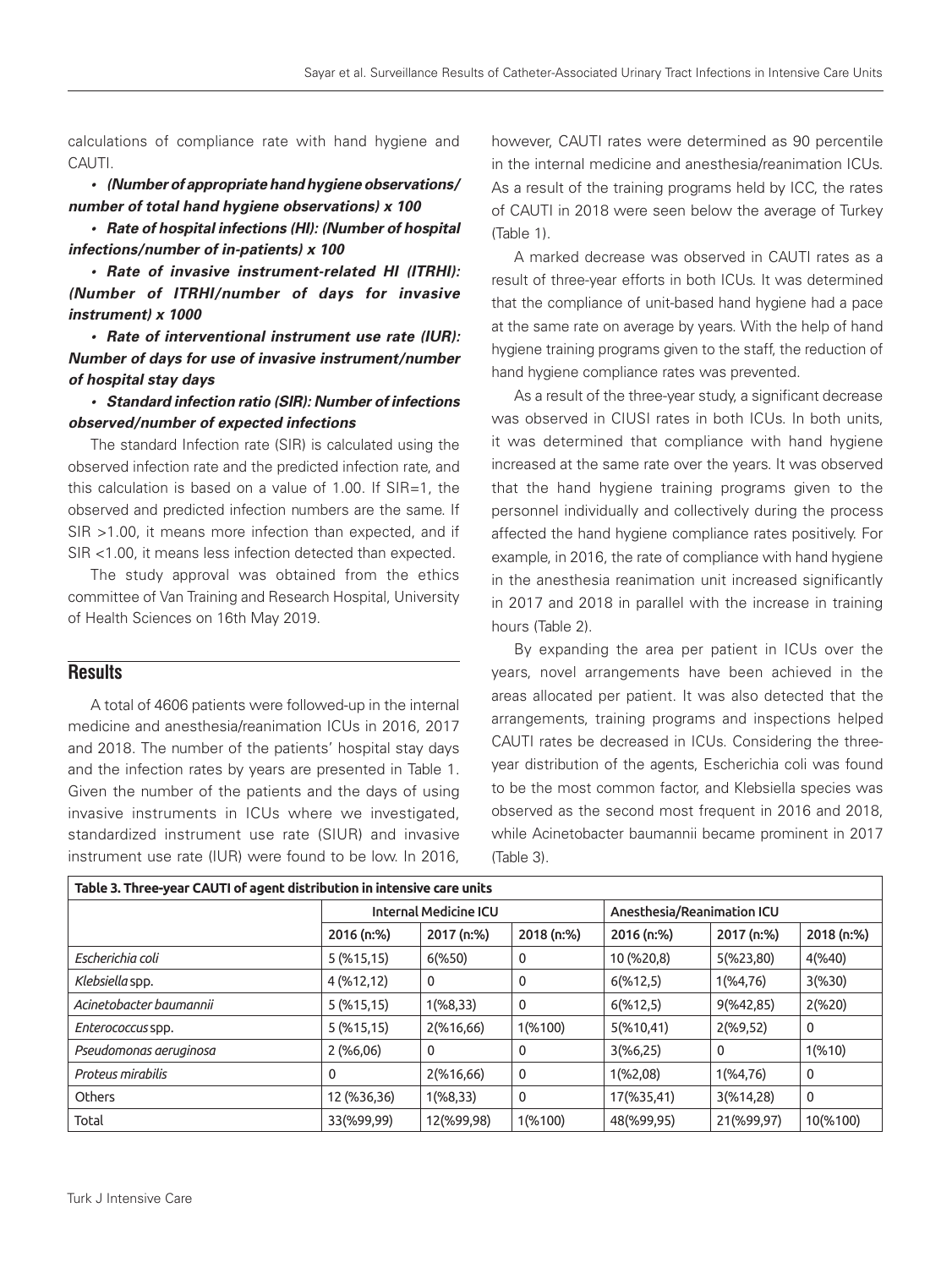## **Discussion**

Intensive care settings are the units requiring multidisciplinary cooperation and designed for the patients' needs of support at the advanced level with special physical conditions and also to meet the needs for the staff (6). Patients followed-up in ICUs become vulnerable to health-related infections due to such widespread invasive interventions as urinary catheters, mechanical ventilation, central catheter insertions and accompanying diseases (7). Urinary infections are among the most common types of hospital infections, and 70-80% of urinary infections can be attributed to permanent urinary catheter use (8).

In the article where Al-Helali et al. examined CAUTIrelated risk factors in 2004, such factors as hospitalization longer than three weeks, first admission to ICU, number of urinary catheters and urinary catheter exposure for more than three days were reported to increase the risk of CAUTI (9). The indications of use and insertions of urinary catheters are tabulated as follows (10):

- √ Treatment of urinary obstruction,
- $\sqrt{ }$  Monitoring the amount of urine in critical patients,

 $\sqrt{ }$  The presence of open wounds in the sacral or perineal region to support urological surgery,

 $\sqrt{ }$  To provide a preservative care for patients with urinary incontinence and to give a comfortable care in terminal patients,

 Under the criteria of the European Center for Disease Prevention and Control (ECDC) report, the second most widespread healthcare-related infection in Europe (31.2% of all infections) has been reported as urinary infections (11). In the studies by Jahani-Sherafat et al., where the instrumentrelated infection rates were evaluated in ICUs of six different hospitals in Iran, CAUTI was found to be the most common instrument-related infection as 8.99 per 1000 catheter days, and 82.9% (151 out of 182) of the infections were associated with urinary catheters (12). Moreover, in a point prevalence study by Leblebicioglu et al. in 13269 patients from 29 Turkish hospitals, the rate of UTI was reported as 1.7% in prevalence, and most of UTIs (65.3%) were stated to be associated with urinary catheters (13). Another study involving 12 hospitals and performed by Gaid et al. reported that CAUTI ranked second with 28.4%, and the mortality rate was 36.9% due to CAUTIs (14). However, in the thrreyear study by Cukurova et al., the rate of CAUTIs was found to rank third with 19.8% (15). In light of such findings, CAUTI as the second most common hospital-originated infection in

ICUs was examined in our study. Upon the investigation of CAUTI rates in the internal ICU, the rates are seen between 50 to 75 percentile in Turkey over three years (5); however, when compared with SIUR rates, IUR rates were below the expected level. Although invasive IURs were low in our study, our SIURs in 2016 were found >1.00. It is seen that the rates of infections decreased between 25 to 50 percentile, and that SIURs fell below one percentile thanks to the adjustments performed over the years. The rates in the anesthesia/reanimation ICU showed that IURs were between 25-50 percentile, there was a correlation between SIURs and IURs, CAUTI rates decreased between 25 to 50 percentile in three-year period, and SIURs were also < 1.00 (5). Our IURs in both clinics seem to be consistent with the average rates in Turkey. In terms of the three-year infection rates in our study, a significant decrease is seen in our rates. The data in 2016 demonstrated that use of catheters was low although CAUTI rates were high despite low IURs. The situation shows that the problems were present, related to urinary catheter insertion, nursing care and allied medical staff in our units. It was observed that CAUTI rates decreased with the training programs and the supervision by the infection control nurse and the physician over a threeyear period (Figure 1).



Figure 1. Change of CAUTI velocity in units by years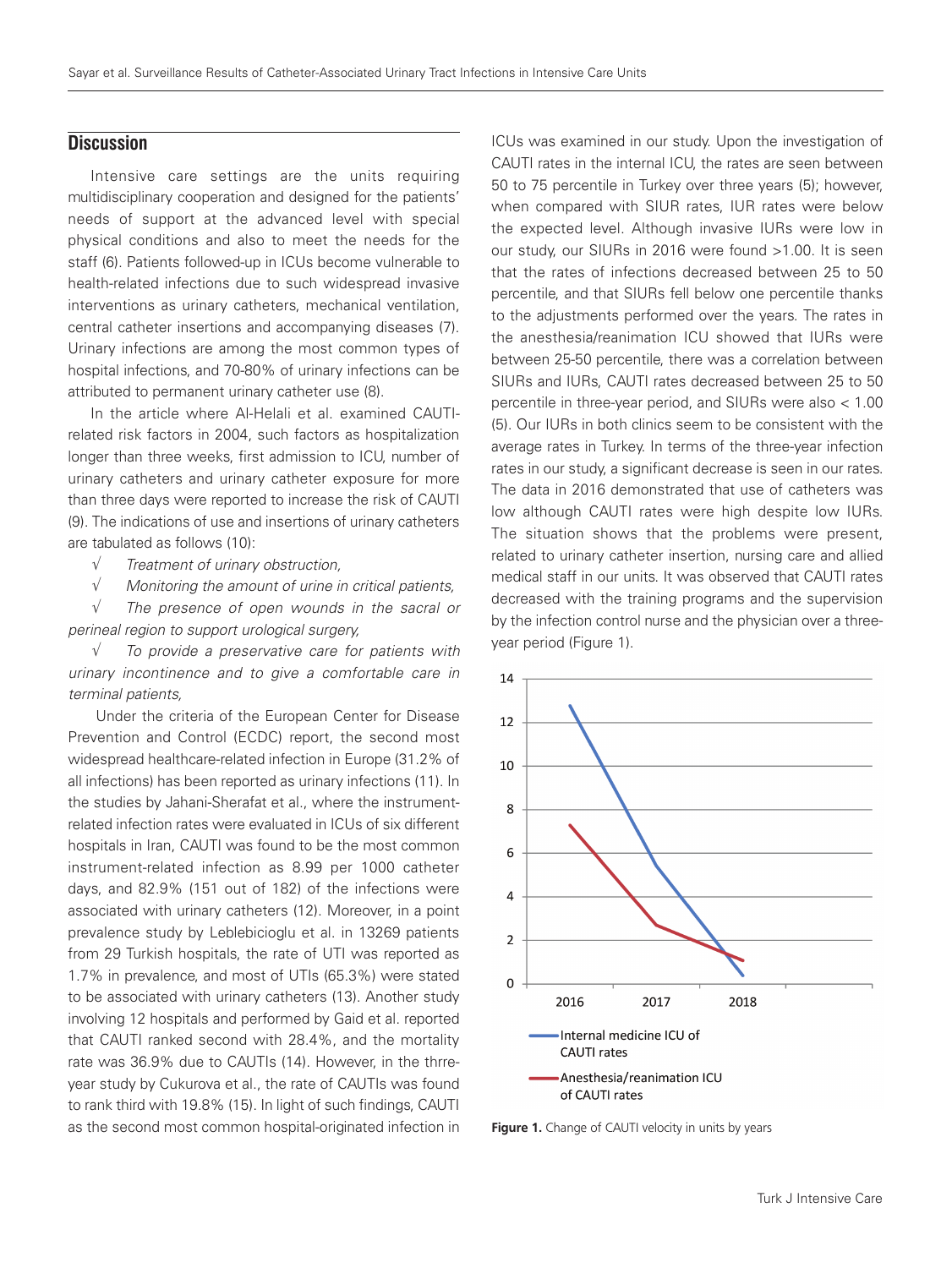Among the quality poicies to be designed in order to improve the proper use of urinary catheters and reduce CAUTI rates are the controls of performance feedback, including in-service training, hand hygiene, catheter care and proper use of catheters (2). In the four-stage study where the training porgrams including such entities as the use of urinary catheters and aseptic application techniques, the evaluations on daily patients' lists and the weekly meetings with the team to assess the infection status were investigated, Menegueti et al. detected that CAUTI rates decreased consistently at each stage (14.92, 7.34, 3.78 and 1.10/1000 catheter per day, respectively), and also stated that the rate of urinary catheter use was reduced from 74.6% to 44.2% (16). Even so, in a prospective study performed by Navao et al. to investigate the use of infection package procedures that were determined to reduce CAUTI rates, training programs, surveillance, feedback reports for CAUTI rates and the effects of feedback for the performance of infection control measures in ICUs of two separate hospitals, it was observed that hand hygiene compliance rate, which was 53.23% at initial, reached 78.21% at the end of the intervention period, and that the rates of urinary catheter involvement on the thighs and the hanging urinary bladder also reached 88.84% and 92.28%, respectively (17). In the same study, a 76% reduction was achieved in CAUTI rates at the end of the study, compared to those at initial (17). In the study by Altınısık et al., in terms of changing CAUTI rates, the researchers found decreases of 21.35% in the general surgery ICU and 22.8% in the internal medicine ICU thanks to the regulatory and preventive activities (18). The effect of compliance with infection control practices in invasive applications performed on patients followed in intensive care units can be directly related to the decline in infection rates. In our study, it is seen that increasing the number of nurses and allied medical staff in ICUs, the improved physical conditions, and the improvements in in-service training of the staff led to a significant decrease in CAUTI rates (Table 1).

Gram-negative bacteria are predominantly witnessed in hospital-originated urinary infections (19). Causative microorganisms can originate from the patient's own flora, such as colon, vagina, meatus, etc. in CAUTIs. Among the inpatients, contamination may also result from the healthcare workers' hands or via the decontaminated instruments (20), and E.coli is the most common factor in CAUTIs (21). In their study investigations nosocomial infections, Sabra et al.

emphasized that UTI was 25.3%, and E.coli (47.7%) was the most common agent leading to UTIs (22). However, in the study performed to decrease CAUTIs in ICUs by Dizbay et al., candida species were found as the most widespread agent (57%), and E. coli was defined to be 2% (10). In the study by Ozer-Balin et al., candida species (33.3%) were reported as the most common agents causing CAUTIs in ICUs (23). In this study, it was determined that gram negatives were at the forefront in CAUTI agents, similar to other studies. When the three-year changes of CAUTI-induced agents were assessed in our study, E.coli was seen as the most common agent, although Klebsiellaspp. in 2016 and 2017, and A.baumannii in 2017 were seen as the second most common agents (Table 3).

Hospital infections are among the inreasing health challenges throughout the world (24). It is likely to achieve a great success in the hospital infection control programs with the trained healthcare staff, use of appropriate isolation techniques and effective infection control practices, as well as surveillance practices (23). In many cases, urinary catheters have been inserted in inappropriate indications, and healthcare practitioners are often unaware that the patients have urinary catheters, causing the longer use of urinary catheters inappropriately (9). In patients undergoing insertion of urinary catheter, the procedure of sterilized continuous closed-system is the most important rule of preventing infections (20). The recommendations proposed by guidelines should be taken into account in the prevention of urinary catheter infections. Ensuring catheters to be administered in appropriate indications and to be used at necessary periods, taking the alternative procedures to permanent catheters into account for selected eligible patients, providing optimal hand hygiene status before and after catheter insertion and when performing any intervention in catheter itself or surrounding area, and giving responsibility merely to properly-trained staff with knowledge on the technique of the insertion and maintenance of aseptic catheters are important practices in the prevention of CAUTIs. In addition, in-service training efforts and patients' follow-up should be implemented by the infection control physician and/or the nurse without ignoring such recommendations as paying attention to the use of aseptic technique and sterilized equipment while inserting urinary catheters in acute care hospitals, providing the maintenance of the closed drainage system of the catheter insertion through aseptic technique, ensuring that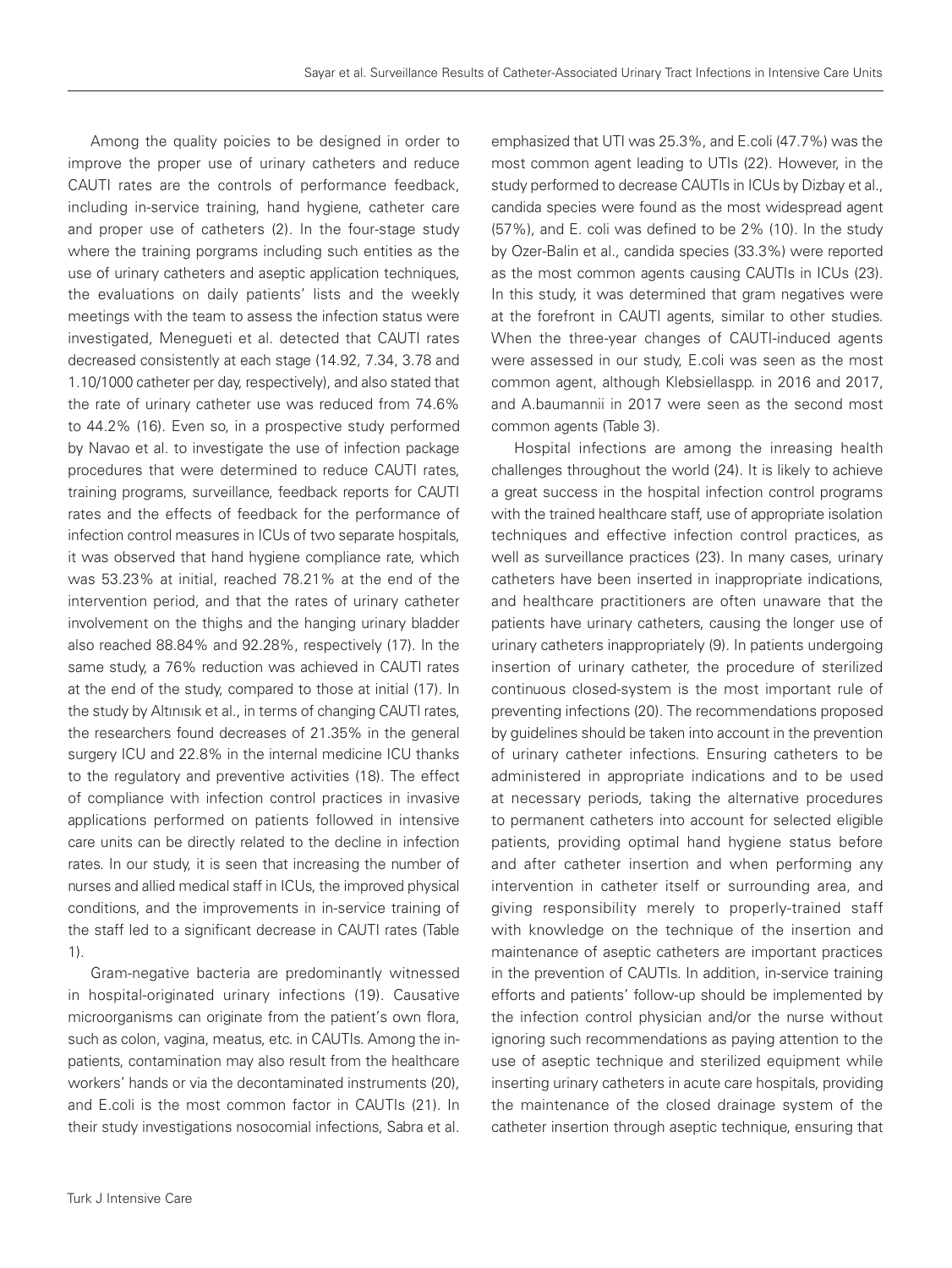the urine flow is not interrupted, and not performing routine bladder washing with antimicrobials (2,25).

In conclusion, in addition to the experience and specialty of the staff in ICC on patients' characteristics and bacterial properties in the prevention of CAUTIs in ICUs, it is important to train the staff of ICUs on a regular base, perform daily unit-based inspections, constitute a rapid notification system about the deficiencies in ICUs and cooperate with the intensive care team.

Acknowledgement: Authors thank the nurses of the infection control committee for the contributions to accumulating data.

## Ethics

**Ethics Committee Approval:** The study approval was obtained from the ethics committee of Van Training and

Research Hospital, University of Health Sciences on 16th May 2019 (decision no: 2019/10).

Informed Consent: Retrospective study.

Peer-review: Externally peer-reviewed.

## Authorship Contributions

Data Collection and Process: E.E., Literature Search: D.B., A.H.S., Writing: M.S.S.

**Conflict of Interest:** No conflict of interest was declared by the authors.

**Financial Disclosure:** The authors declared that this study received no financial support.